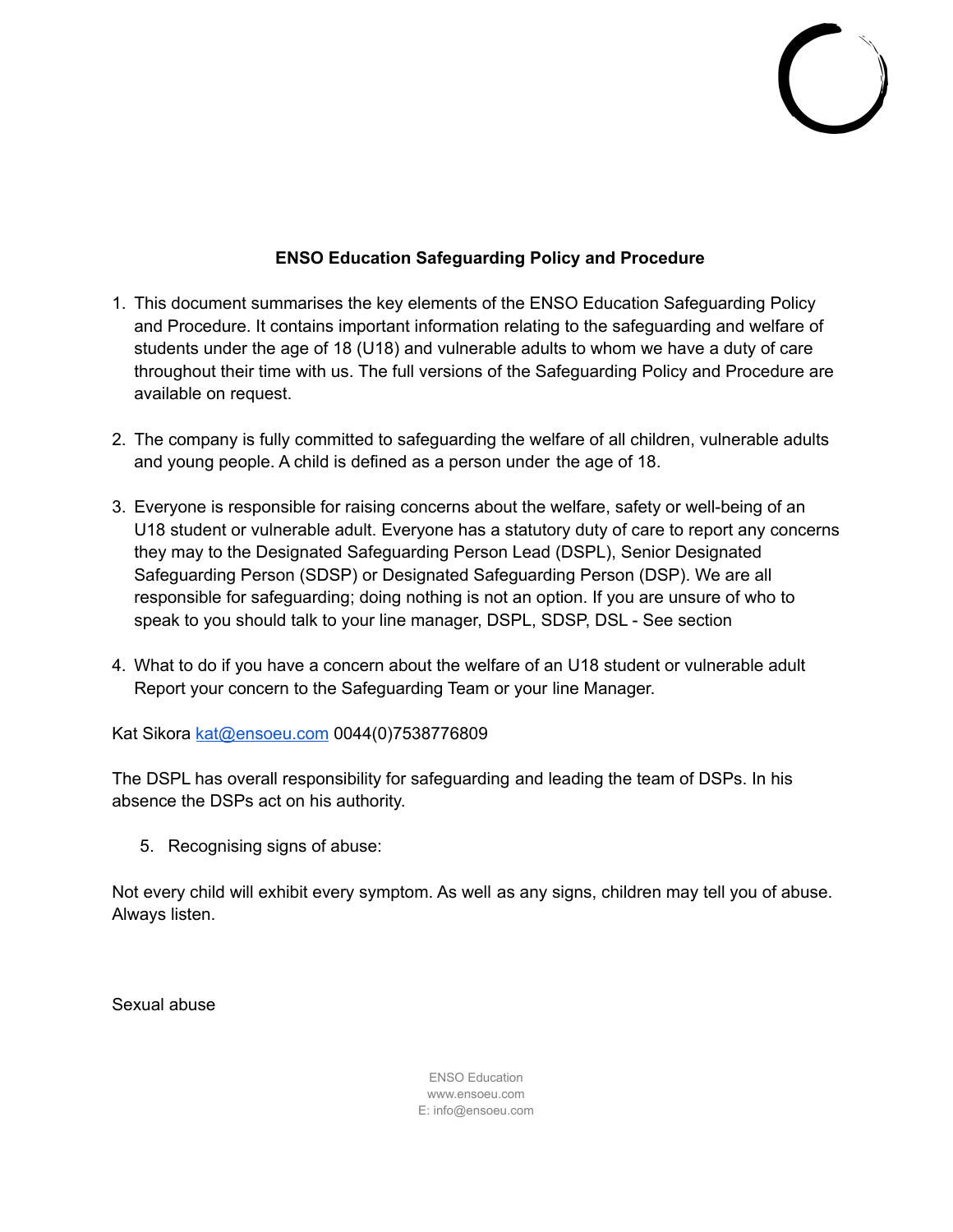- a. Acting in an inappropriate sexual way with objects or peers
- b. Nightmares, sleeping problems
- c. Becoming withdrawn or clingy
- d. Personality changes, seeming insecure
- e. Unaccountable fear or dread of particular places or people
- f. Changes in eating habits

g. Physical signs such as unexplained soreness around the genitals, sexually transmitted diseases

h. Becoming secretive

## Emotional abuse

- a. Delayed physical or emotional development
- b. Showing extremes of passivity or aggression
- c. Sudden speech disorders
- d. Overreaction to mistakes or continual self-depreciation
- e. Neurotic behaviour (rocking, hair twisting, self-mutilation)

## Physical abuse

- a. Has unexplained bruises, burns, etc. See separate sheet
- b. Wearing clothes to cover injuries, even in hot weather.

## **Neglect**

- a. Often hungry
- b. Badly dressed in clothes that need washing
- c. Poor appearance and personal hygiene; unwashed, hair unbrushed
- d. Lacks needed medical or dental care
- e. Often tired
- f. Might abuse alcohol or other drugs

All staff must demonstrate the highest standards of behaviour to promote U18 and vulnerable person's welfare and reduce the likelihood of allegations being made. The culture of "it could happen here" should be maintained.

7. What you should do: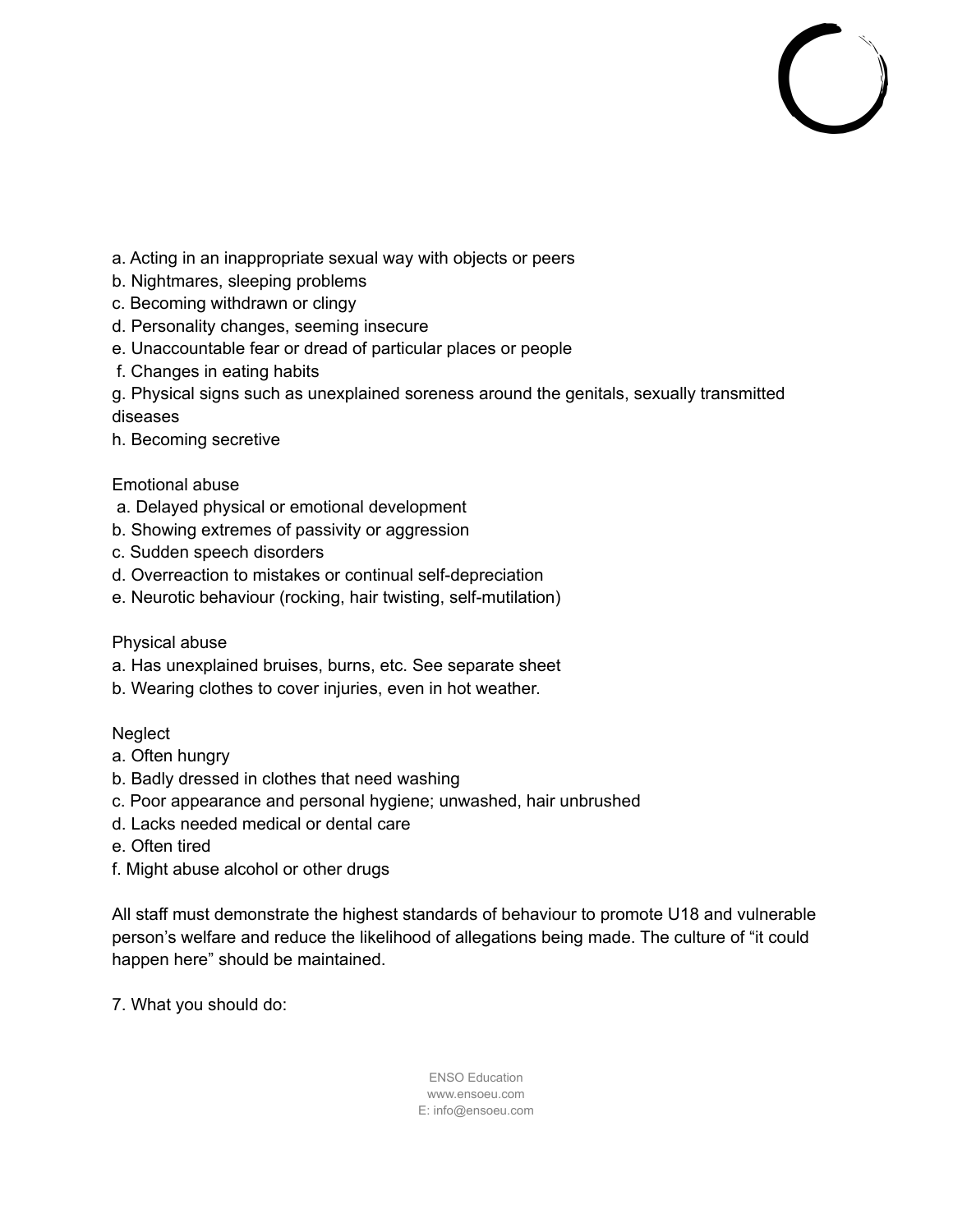a. Always work in an open environment (e.g. avoid private or unobserved contact with U18 and vulnerable persons and encourage open communication)

b. Treat all U18 and vulnerable persons, including disabled adults, equally and with respect and dignity

c. Always put the welfare of each U18 and vulnerable person first. Maintain a safe and appropriate distance (it is prohibited for staff or volunteers to have an intimate relationship with a U18 or vulnerable person)

d. Be an excellent role model - this includes not smoking or drinking alcohol in the company of U18 and vulnerable persons

8. What you are not allowed to do:

a. engage in rough, physical or sexually provocative activity

b. share a room with a U18 or vulnerable person (excluding personal carers)

c. allow or engage in any form of inappropriate touching (below the shoulder)

d. use inappropriate language – its use must be challenged

e. make sexually suggestive comments to an U18 or vulnerable person, even in fun

f. reduce an U18 or vulnerable person to tears as a form of control

g. fail to act upon and record any allegations made by an U18 or vulnerable person

h. invite or allow an U18 or vulnerable person to stay with you at your home unsupervised

i. spend time alone with an U18 or vulnerable person away from others

j. pick up or drop off an U18 or vulnerable person to an event or activity without the company of another adult

k. have a sexual relationship with a current U18 student( this is prohibited -failure to comply will lead to disciplinary action)

l. Have a one to one social relationship with an U18 student – this includes electronic communication.

m.Have a one to one social relationship with a current and or former student under the age of 16 - this includes electronic communication. (Electronic communication includes, but is not exclusive to, email, SMS (text messaging), instant messaging, social media, telephone, video and/or voice services

9. If you are in any doubt about your responsibilities regarding safeguarding you must ask. It is everyone's responsibility to report anything they believe is inappropriate or of concern regarding